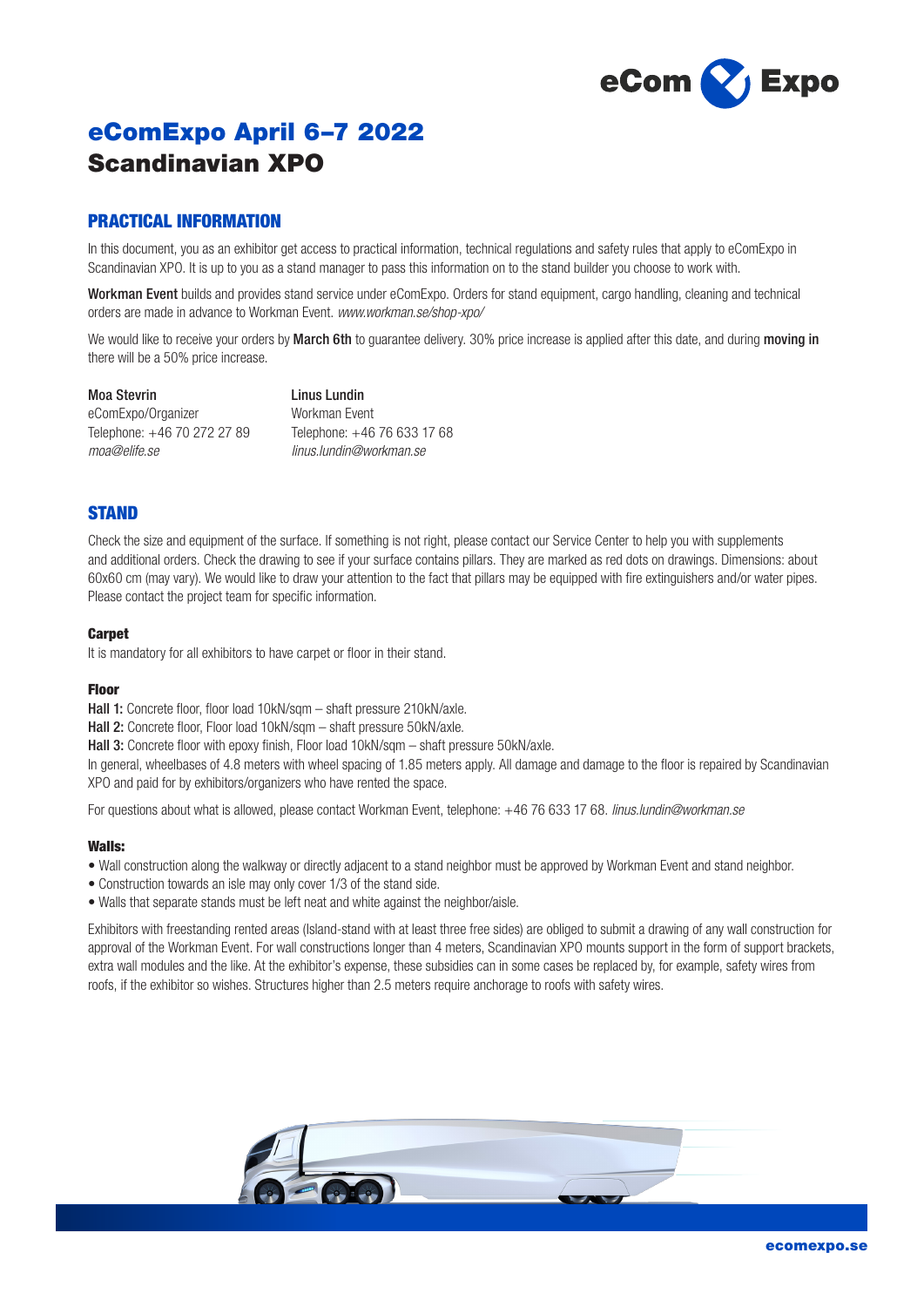

The wall sections are normally 1 meter wide and 2.5 meters high with a thickness of about 34 mm and consist of white painted MDF board on a frame made of wood. Structures higher than 2.5 meters require anchorage to the roof with safety wires. The stand walls can not be loaded with large weights, but advertising products, paintings and the like up to about 5 kg is fine. It is possible to fasten these products with small nails or screws. It is not allowed to drill holes or screw in large screws into the walls. It is also not allowed to paint the walls with anything other than water-based paint (up to gloss 5), or to put wallpaper on the walls. In cases where this is not respected, or that the walls are otherwise considered destroyed (according to Workman Event and/or Scandinavian XPO assessment) the exhibitor will be charged. The walls must be cleared of pins, tape, etc by the exhibitor before they leave. For customized wall solutions contact us.

Drawings of wall constructions must always be submitted to: *monterservice-xpo@workman.se* for approval.

# HEIGHT RESTRICTIONS

The permitted building height in the halls is 2.5 meters, the only exception is lighting. Height exposure includes all stand construction and exposure such as banners, cranks, walls, signs or other advertising messages that are over 2.5 meters high. The application for exemption from these rules together with measured drawings must be obtained by Workman Event no later than 4 weeks before the event, exemption is also subject to a cost. Workman Event/Scandinavian XPO has the right to refuse permission for late applications. Drawings of height constructions must always be submitted to: *monterservice-xpo@workman.se* for approval.

Structures higher than 2.5 meters require anchorage to the roof with safety wires. If the height exposure is closer than 3 meters from one or more stand neighbors and is more than 4.0 meters high, written permission from the stand neighbors is also required.

The responsibility for safety and design lies entirely with the respective builders. Workman Event/Scandinavian XPO fully resigns this responsibility, but has the right to require drawings etc. regarding the construction. No construction may commence before written permission has been obtained by Workman Event/Scandinavian XPO. Workman Event/Scandinavian XPO owns the right to decide on changes/additions to the construction at the builder's expense, if Workman Event/Scandinavian XPO considers that safety so requires it.

### Wires, attachment points

Only Workman Events staff have the right to hang wires in the brackets intended for hanging. Drawings with dimensions and weight statements must be sent to the Workman Event at least 4 weeks before the event, for approval. The stand builder/exhibitor is responsible for ensuring that these constructions are safe and comply with all applicable regulations. All products that are hung must be secured, this applies in addition to the lighting, signs, cranks, etc. Scandinavian XPO/Workman Event is fully free from design and construction responsibility, but has the right to decide on changes/additions of wire points and fuses, if Scandinavian XPO/Workman Event considers that safety so requires. These costs are invoiced to the exhibitor/builder.

All wire points must be secured with solid steel/wires, this is always carried out by Workman Event, with the exception of double braked (BGV-D8+ or BGV-C1) motor wire points. All motor wire points must be inspected and proof of this must be presented on request.

Orders for wire points that arrive late, we cannot guarantee that they will be carried out. If exhibitors / stand builders wish to work with their own height lift, an application for this must be made to Scandinavian XPO's safety manager. A copy of the approved training for height lifting must be attached to the application. If the application is approved by Scandinavian XPO, the exhibitor / stand builder is responsible for ensuring that all rules regarding the use of height lifts are followed, and all responsibility for any damage / accidents lies with the exhibitor / stand builder.

The maximum weight for wire points varies depending on where the point is to be, generally weight per point applies as follows (exceptions can be made in dialogue with the Security Officer).

### Hall 1: 750 kg/point Hall 3: 300 kg/point

Scandinavian XPO can in some parts not deliver wire points from roofs. For specific needs or questions, contact Workman Event, telephone: +46 8 410 356 60, or e-mail: *monterservice-xpo@workman.se*

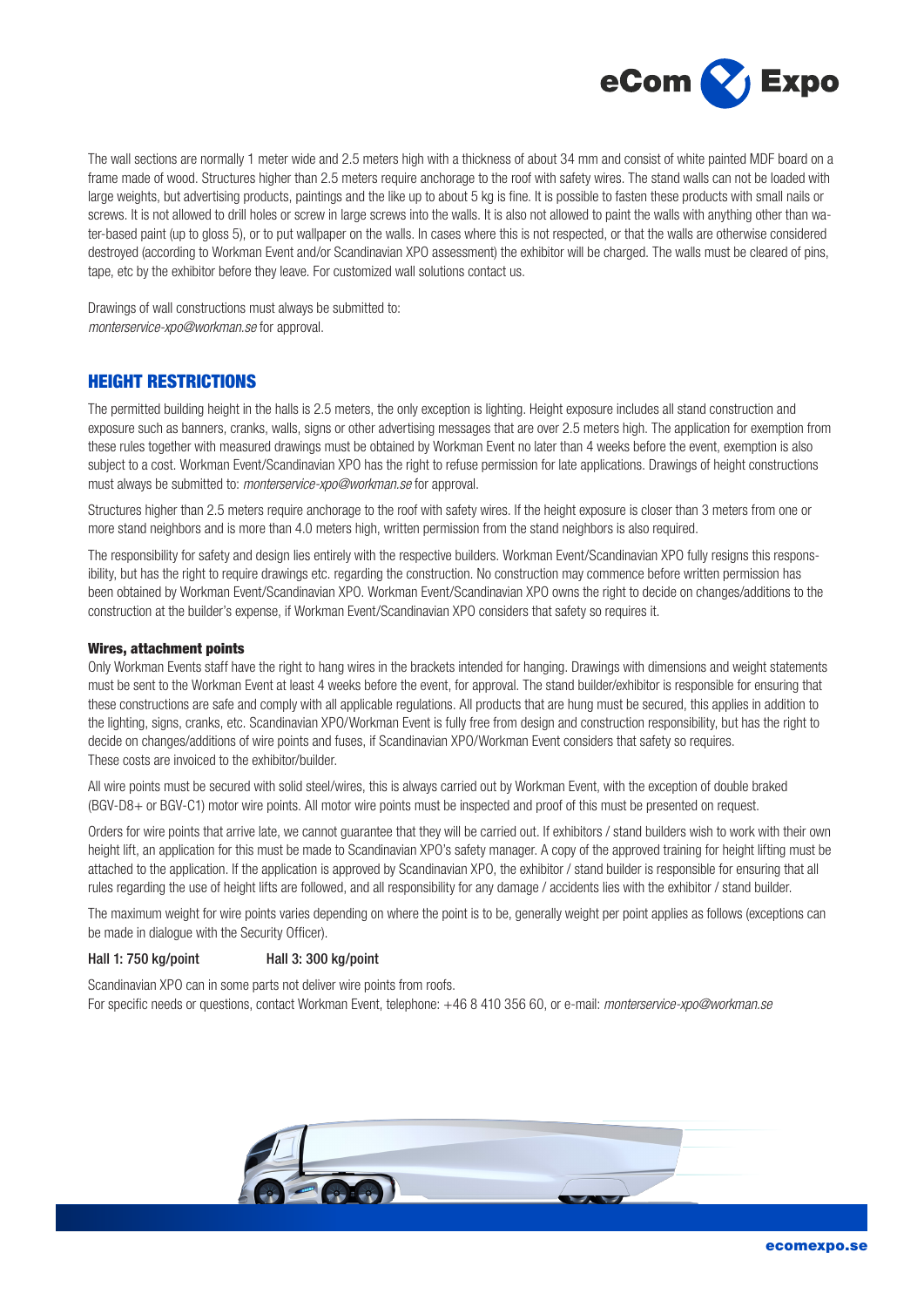

## MOVE IN AND OUT

#### Move in

Monday April 4: 07:00–20:00 Tuesday April 5: 07:00–20:00

Scandinavian XPO, Cederströms slinga 2, 195 61 Rosersberg.

During the last day of moving in, the laying of walkways in the corridors will begin. After 17.00 on this day, the aisles must be kept clean of goods, rubbish and packaging to facilitate its completion. Extra move-in time is offered. Contact the responsible project manager at Workman Event.

#### Move out

Thursday April 7: 17:00–22:00 Friday April 8: 07:00–18:00

It is not permitted to start picking up or start dismantling stands before 16:00 on the last day of the fair. If demolition or relocation of the stand begins before this time, the stand manager / exhibitor will be charged SEK 10,000.

The stand must be manned until this time. During the first 30 minutes after the event closes, the facility is emptied of visitors - during that time, for safety reasons, it is not permitted to drive empty goods to the surfaces. The corridors must be kept free so that the goods handling can start as quickly as possible when all visitors have left the facility.

## OPENING HOURS

Visitors: Wednesday 6 April, 08.30-17.00. Thursday, April 7, 08: 30-17: 00.

Exhibitors: Entrance via the yard. Wednesday, April 6, 07: 30-18: 00. Thursday, April 7, 07: 30-22: 00.

## GOODS

Goods that arrive at Scandinavian XPO are transported to the designated rented area at a cost (see current prices at our online shop under Truck-Emballage *www.workman.se/shop/*). The corresponding cost also applies to departing goods that are left in the stand. These costs to the exhibiting companies are charged afterwards.

In cases where the dispatcher, who delivers the goods, asks the trade fair staff to transport / load the goods to the stand, we will do so at the exhibitor's expense. Regardless of what has been agreed between the freight forwarder and the exhibitor.

#### The goods must be marked with:

Trade fair / Company / Booth number / Name and mobile number Scandinavian XPO, Cederströms slinga 2, 195 61 Rosersberg

Do you have machines or other material that weighs more than 1 ton / package or that is more than 2 meters wide and / or more 2.5 meters high, please contact Workman Event at least 2 weeks in advance. Help with packing goods can be ordered, contact: Workman Event, telephone: +46 8 410 356 60 or e-mail: *monterservice-xpo@workman.se*, but no later than 2 weeks in advance.

If the goods arrive before the specified time, we cannot guarantee to receive the goods. If we receive the goods, we will drive them to the warehouse and the cost of this will be charged to the exhibitor / organizer, the same applies if the goods are not picked up within the specified time.

Unmarked goods that are left in the Scandinavian XPO after official move out and that cannot be identified will be discarded as we have limited storage options.

NOTE! All goods must be unpacked and stowed on pallets or in roll cages during the moving out time. This is a requirement because we have to be able to move the goods. Uncollected goods are charged per cubic meter and started week.

Workman Event or Scandinavian XPO is not responsible for goods before, during or after the event!